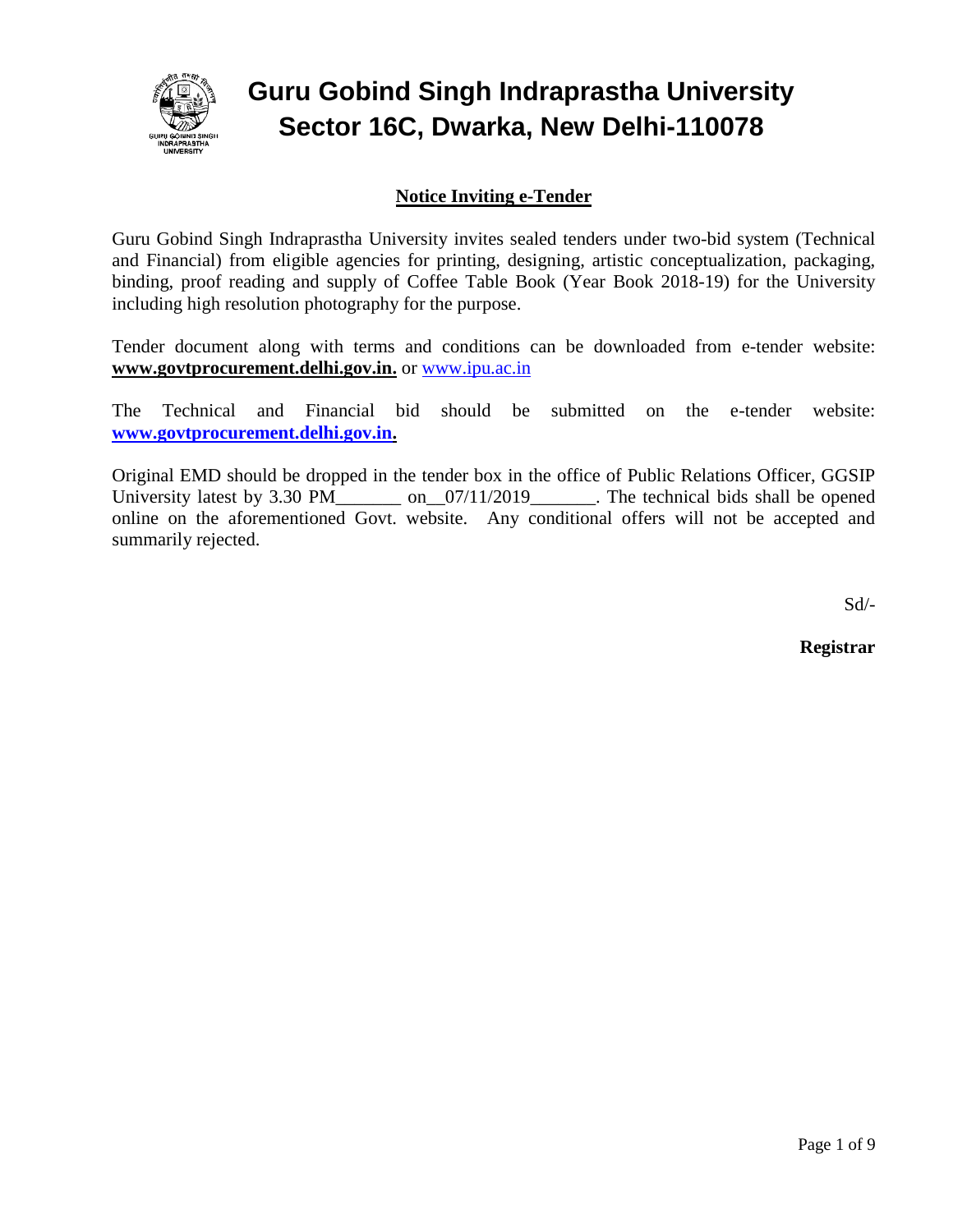## **Tendering Schedule and instructions for tenderers**

| Name of work                                | Printing, Designing, Artistic Conceptualization,      |  |  |  |
|---------------------------------------------|-------------------------------------------------------|--|--|--|
|                                             | Packaging, Binding, Proof Reading and Supply of       |  |  |  |
|                                             | Coffee Table Book (Year Book 2018-19) for the         |  |  |  |
|                                             | University including High Resolution Photography      |  |  |  |
|                                             | for the purpose.                                      |  |  |  |
| <b>Estimate Cost</b>                        | Rs. 7.40 Lacs.                                        |  |  |  |
|                                             |                                                       |  |  |  |
| Earnest Money Deposited (EMD) (2%           | Rs. 14800/- (Rs. Fourteen Thousand Eight Hundred      |  |  |  |
| of estimated cost)                          | Only). EMD may be paid in the shape of FDR/BG         |  |  |  |
|                                             | of any Nationalized/scheduled bank or Online in       |  |  |  |
|                                             | of Registrar, Guru Gobind<br>favour<br>Singh          |  |  |  |
|                                             | Indraprastha University, payable at Delhi. In no      |  |  |  |
|                                             | case, cheque and/or cash will be accepted. "Micro &   |  |  |  |
|                                             | Small Enterprises are exempted from depositing        |  |  |  |
|                                             | EMD, on submission of attested copy of valid          |  |  |  |
|                                             | registration certificate as MSE from authority        |  |  |  |
|                                             | defined in the MSME Act."                             |  |  |  |
| Date,<br>time<br>and<br>of<br>Last<br>venue | The Technical & Financial Bid Should be submitted     |  |  |  |
| submission of EMD and Technical bids        | the<br>e-tender<br>website:<br>$\Omega$               |  |  |  |
| documents                                   | www.govtprocurement.delhi.gov.in. Original EMD        |  |  |  |
|                                             | in a sealed envelope should be dropped in the tender  |  |  |  |
|                                             | box in the office of Public Relations Officer, Guru   |  |  |  |
|                                             | Gobind Singh Indraprastha University, Sector -16-     |  |  |  |
|                                             | C, Dwarka, New Delhi-110078. Latest by                |  |  |  |
|                                             | $07/11/2019$ upto _3.30 PM                            |  |  |  |
|                                             |                                                       |  |  |  |
| Date, Time & Venue for Opening of           | 07/11/2019 _______ at 4.00 PM _________ in the office |  |  |  |
| Technical bid in presence of the            | of Director, Development, GGSIPU at Dwarka            |  |  |  |
| authorized representatives of bidders, if   | Campus.                                               |  |  |  |
| any.                                        |                                                       |  |  |  |
| Date of opening of Financial bid            | Financial bid of eligible bidders shall be opened on  |  |  |  |
|                                             | e-tender<br>website:                                  |  |  |  |
|                                             | www.govtprocurement.delhi.gov.in. The date and        |  |  |  |
|                                             | time will be announced later.                         |  |  |  |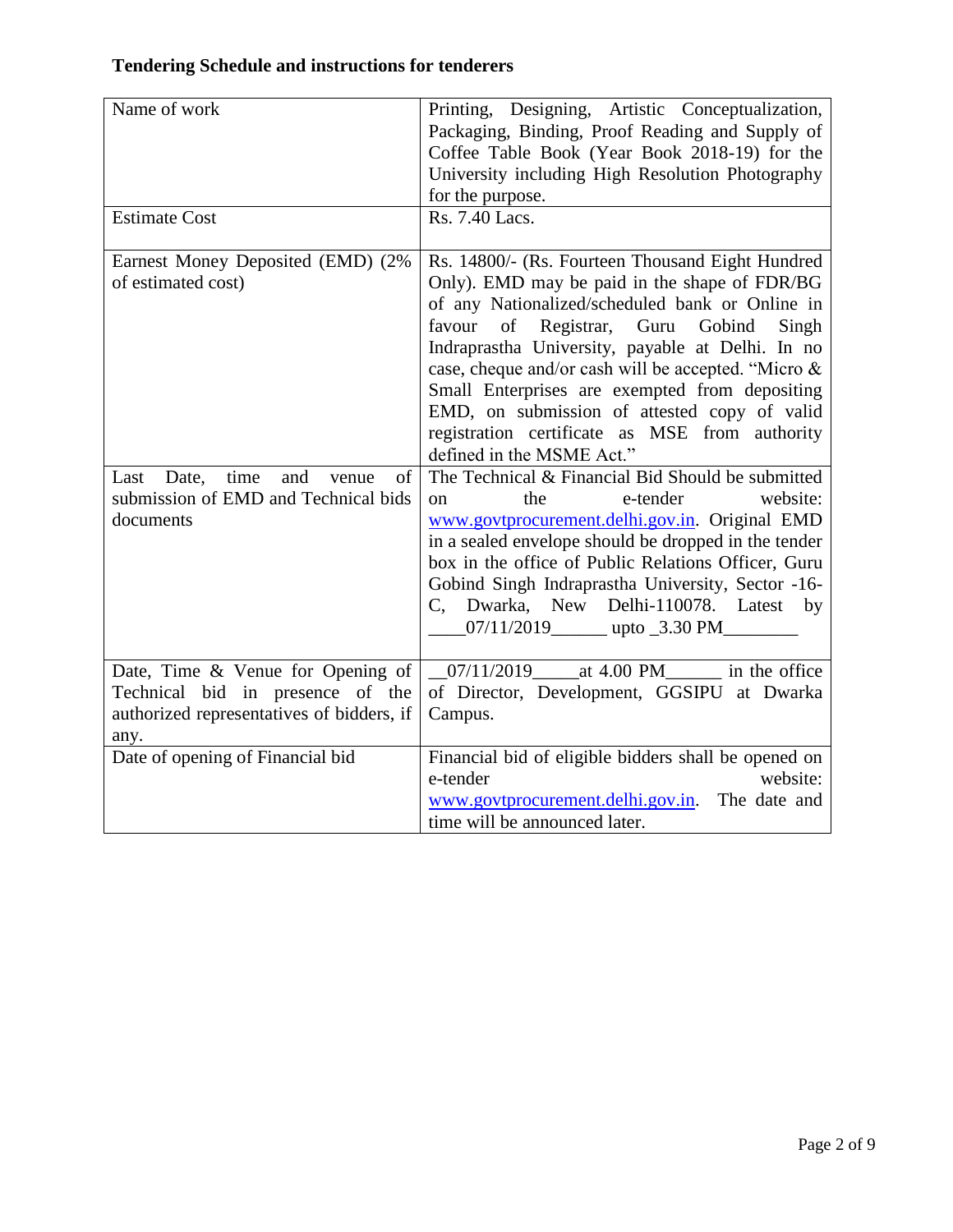#### **Terms & Conditions**

- 1. Information and instruction for bidders will part of NIT.
- 2. The University will adopt a two stage selection process in evaluating the e-proposals comprising in two covers (technical and financial bids) online through the Public Procurement Portal Website: http:/govtprocurement.delhi.gov.in
- 3. The quoted price should include all taxes & duties, labour, transportation, dispatch etc.
- 4. The tenders must be accompanied with an Earnest Money Deposit (valid for a period of 165 days) amounting to Rs. 14,800/- (Rs. Fourteen Thousand Eight Hundred Only). EMD may be paid in the shape of FDR/BG of any Nationalized/scheduled bank or Online in favour of Registrar, Guru Gobind Singh Indraprastha University, payable at Delhi. Details of online payment are as under:

|                  | Beneficiary Name: Registrar, GGSIPU |
|------------------|-------------------------------------|
| <b>Bank Name</b> | : Indian Bank                       |

| Account no. | : 927860555   |
|-------------|---------------|
| IFSC Code   | : IDIB000G082 |

In no case, cheque and/or cash will be accepted. Micro & Small Enterprises are exempted from depositing EMD, on submission of attested copy of valid registration certificate as MSE from authority defined in the MSME Act.

- 5. EMD of the unsuccessful bidders shall be returned to them after expiry of the final bid validity or before the 30th day after the award of the contract, whichever is earlier.
- 6. TDS, if applicable, will be deducted as per Income Tax Rules.
- 7. The bidder should have the proven ability to deliver in a time bound manner. In case of delay by the printer, 0.5% of the total value will be recovered for every single day's delay subject to a maximum of 10% of the total cost. Further, the successful bidder is expected to deliver a publication of extremely high quality. Delivery of any kind of substandard work will attract penalty of upto 20% of the total amount of the bill.
- 8. The University reserves the right to cancel any/all the tender(s) without assigning any reason.
- 9. The work is required to be done with artistic and having high quality photography, visual impact, publishing and packaging.
- 10. The Bid should remain valid for a period of 120 days.
- 11. The University's decision in any of the matter(s) is final and binding on each other.
- 12. The successful bidder would be required to submit a Security Deposit (i.e. 5% of the estimated cost) in the shape of irrevocable bank guarantee of Rs. 37000/- (Thirty Seen Thousand) from a nationalized/scheduled bank pledged in favour of Registrar, Guru Gobind Singh Indraprastha University, which shall remain valid for a period of 60 days beyond the delivery period prescribed for supply of Coffee Table Book.
- 13. The Earnest Money Deposit of the successful bidder shall be refunded on receipt of Security Deposit.
- 14. If any information furnished by the tenderer is found to be incorrect/false/misleading at any time, the tender is liable to be terminated and the Security Deposit will be forfeited by the University.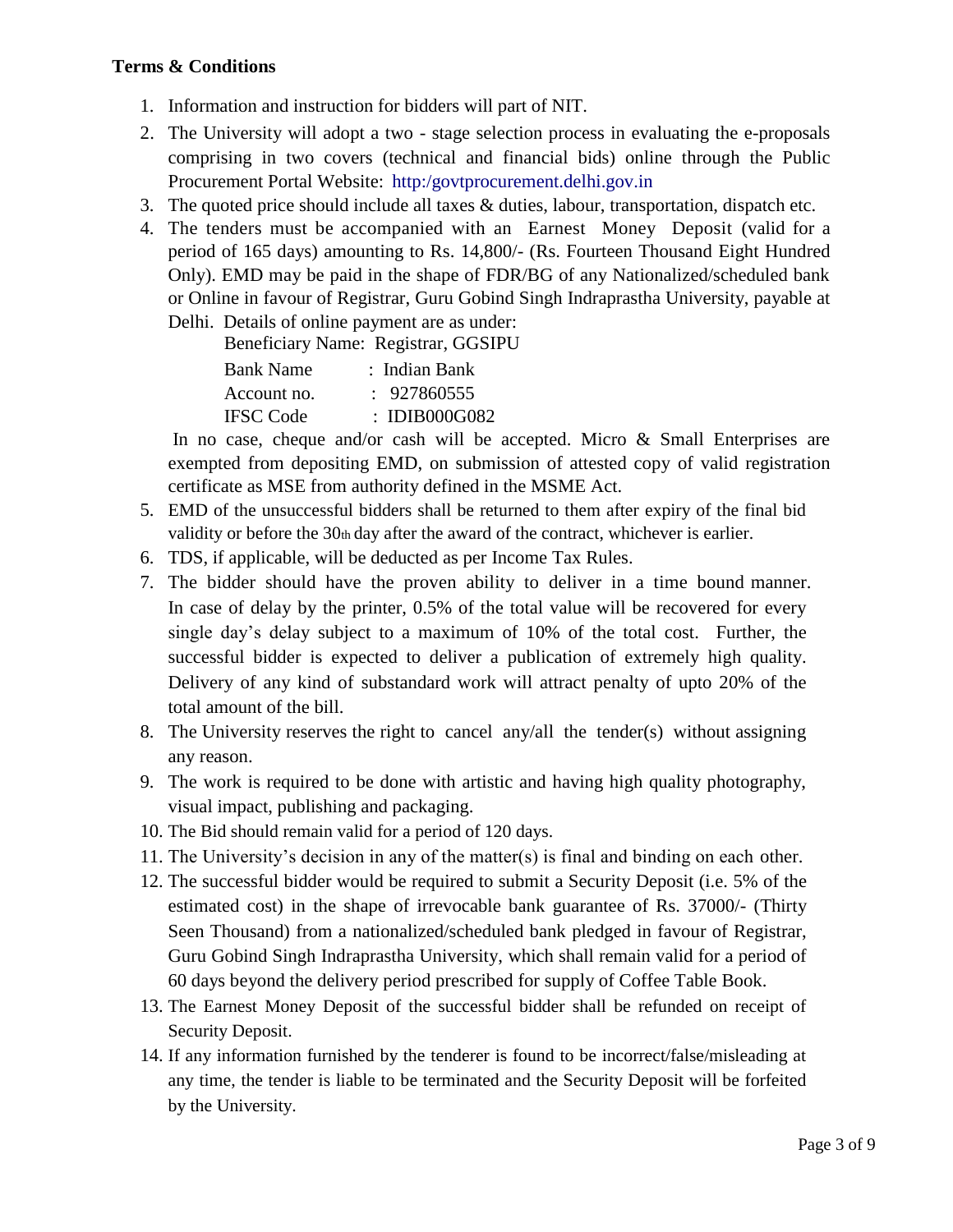#### **(I) Technical Eligibility Criteria**

**The bidders shall upload scanned copies of all the attested documents listed/detailed in the technical bid (Annexure A) including the said bid on the [www.govtprocurement.delhi.gov.in](http://www.govtprocurement.delhi.gov.in/) website.**

**The bidder submitting all the aforesaid requisite documents shall qualify for opening of financial bid.**

#### **(II) Financial Bid**

**a)** The tenderer should quote the amount tendered in financial bid in the format attached as **Annexure 'B'** and it should be uploaded on e-tender website: **[www.govtprocurment.delhi.gov.in](http://www.govtprocurment.delhi.gov.in/) .**

#### **(III) Opening of Financial bid and evaluation:**

The University will open the 'Financial Bids' of technically qualified bidders, on e-tender website, at notified time, date and place in the presence of the qualified bidders or their representatives, if any.

#### **(IV) Scope of Work**

The company/firm/agency would work under the instructions and overall supervision of the Director – Development of the University. Quotation is invited for designing  $\&$  printing of the Coffee Table Book, as per following requirements.

The scope of the work is designing, printing and packaging in readily deliverable form of the Coffee Table Book for the University by  $28<sup>th</sup>$  November 2019 and shall include the following –

1 - Design and layout of each pages of the Coffee Table Book, artistic conceptualization of the assignment

2 - Taking high resolution photography and processing for the purpose

3 - Text editing and organisation of content

4 – Text, photography, color combination, concept and layout designing for eacg page to create visual impact

- 5 Type setting, printing and binding
- 6 Packaging and readily deliverable form
- 7 Safe delivery to the University

#### **Specifications:**

- 1. Kinds : Coffee Table Book
- 2. Size :  $12.5$ " and  $12.5$ " (Closed) English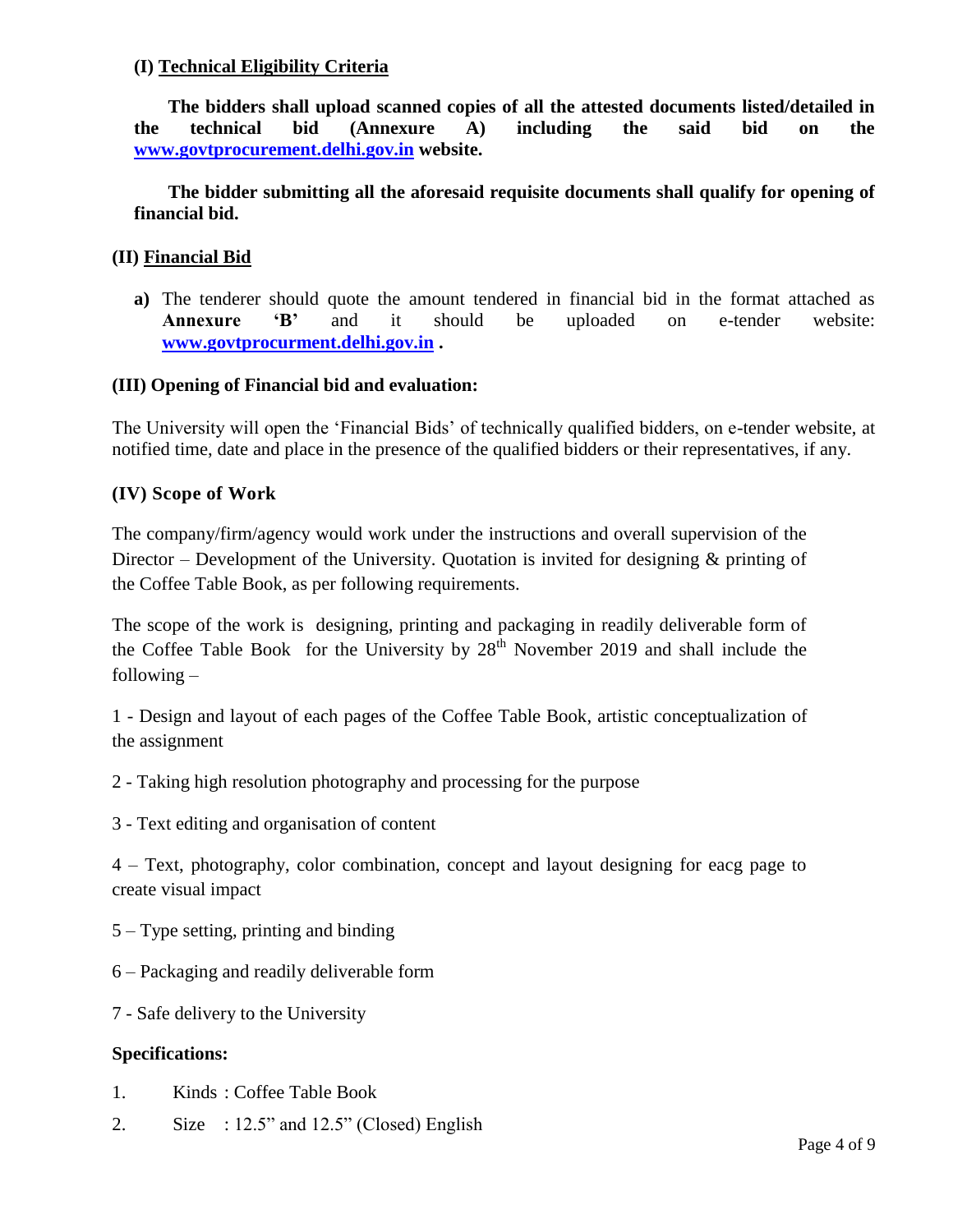- 3. Quantity: 800 Copies
- 4. Pages : 130-150 Pages+ End Leaf Metalic+Cover pastel 170 GSM Matt
- 5. Illustration : 150-250 Colour Illustration and Designing by the press
- 6. Paper : 130 GSM Texture Paper Mont Blank Paper with Aqus Quality
- 7. Printing : Offset multi Colour on all the pages
- 8. Binding : Cut Size with Hard Bound as per sample with kappa with Board with Metal Transfer, High Breed UV fine quality s per sample with Velvet Lamination on Cover. All the books should be packed in indivisual 300GSM S. B.S printed box with laminated and fabricated.
- 9. Design: Designing of the Coffee Table book by Press under the Guru Gobind Singh Indraprastha University supervision.
- 10. Delivery: Within five days 1<sup>st</sup> proof & final delivery within (10) days from the date of final approval order.

11. Proofing and designing: 1-2 Design and Final colour proofs required before final printing.

#### **(VI) Arbitration**

Any disputes arising out of and in relation to this agreement shall be resolved through Arbitration in terms of Arbitration & Conciliation Act,1996. Any party may approach the Hon'ble Vice Chancellor in writing with copy to other party for appointment of Sole Arbitrator. The Hon'ble Vice Chancellor may appoint any person as Sole Arbitrator and refer the dispute(s) for Arbitration. It shall be NO OBJECTION that Arbitrator is employee of the University. The decision of the Sole Arbitrator, so appointed shall be final and binding upon the parties.

#### **(VII) Force Majeure**

If at any time during the currency of the contract, either party is subject to force majeure, which can be termed as civil disturbance, riots, strikes, tempest, acts of God etc. Which may prevent either party to discharge his obligations, the affected party shall promptly notify the other party about the happening of such an event. Neither party shall by reason of such event be entitled to terminate the contract in respect of such performance of their obligations. The obligations under the contract shall be resumed as soon as practicable after the event has come to an end or ceased to exist. The performance of any obligations under the contract shall be resumed as soon as practicable after the event has come to an end or ceased to exist. If the performance of any obligation under the contract is prevented or delayed by reason of the event beyond a period mutually agreed to if any or seven days, whichever is more, either party may as its option terminate the contract.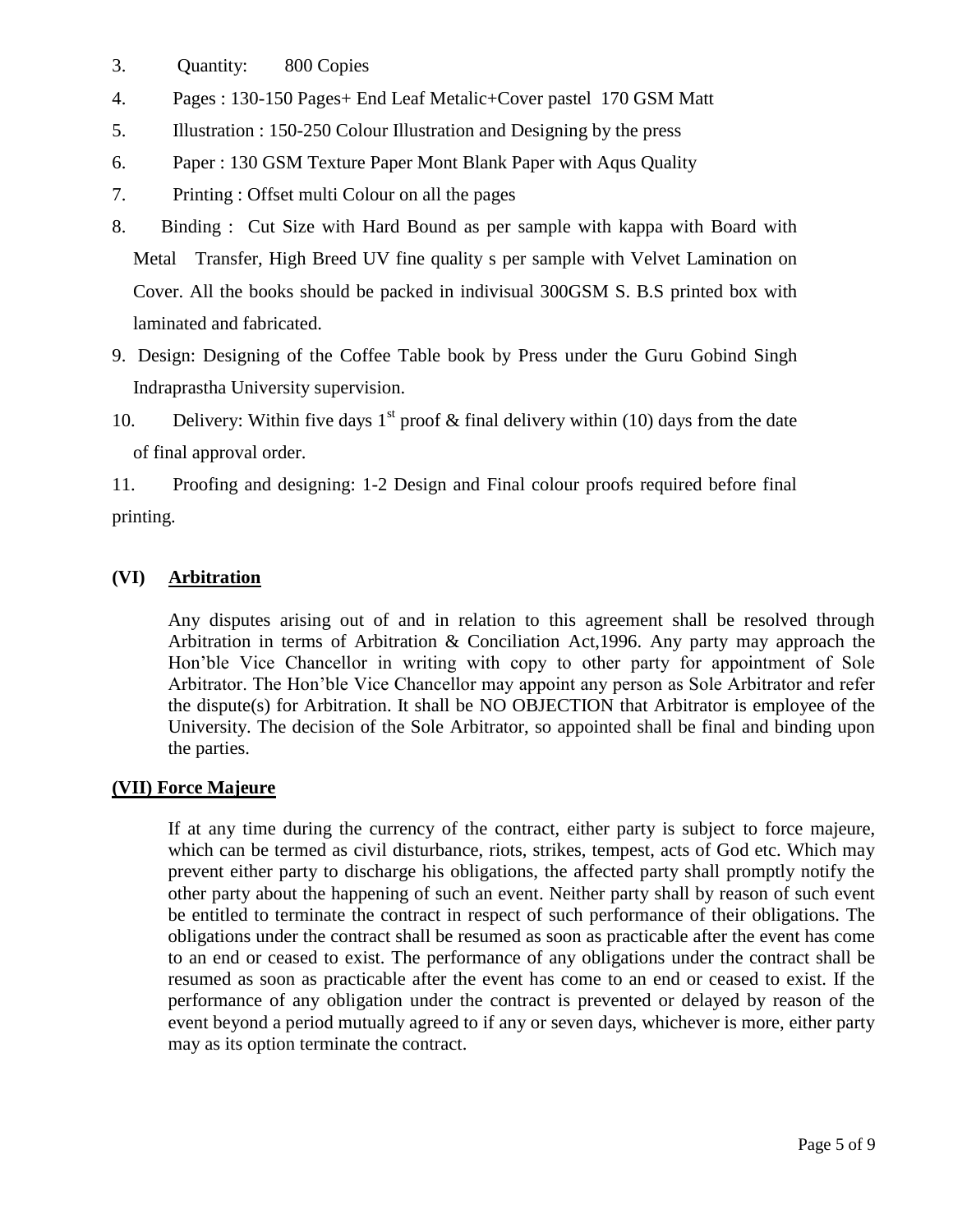To,

GURU GOBIND SINGH INDRAPRASTHA UNIVERSITY, SECTOR 16-C, DWARKA, NEW DELHI – 110 078

Affix duly attested P.P. size photograph of the tenderer/ authorized signatory

### **Technical Bid/Tender form for printing, designing, packaging and supply of Coffee Table Book (Year Book 2018-19) for the University.**

| S.No.            | <b>Particulars</b>                                            | To be filled by the tenderer |
|------------------|---------------------------------------------------------------|------------------------------|
| 1.               | Name of the Agency                                            |                              |
| 2.               | Date of establishment of the Agency                           |                              |
| 3.               | Detailed office address of the Agency with                    |                              |
|                  | Office Telephone Number, Fax Number and                       |                              |
|                  | Mobile Number and the names of the Contact                    |                              |
|                  | persons (The firm should have an office in                    |                              |
|                  | Delhi NCR)                                                    |                              |
| $\overline{4}$ . | Whether computerised formatting, printing,                    |                              |
|                  | binding and other facilities are available at                 |                              |
|                  | one address. If not, give addresses for them                  |                              |
| 5.               | separately.<br>registered with<br>Whether<br>all<br>concerned |                              |
|                  | Government Authorities (attested copies of                    |                              |
|                  | all Licenses/Registrations to be enclosed)                    |                              |
| 6.               | Submission of EMD in original for Rs.                         |                              |
|                  | 14800/- (Fourteen Thousand Eight Hundred                      |                              |
|                  | Only) or attested copy of valid registration                  |                              |
|                  | certificate issued as MSE from authority                      |                              |
|                  | defined in the MSME Act.                                      |                              |
| 7.               | An Undertaking by the bidder on a non                         |                              |
|                  | judicial stamp paper of Rs. 100/- to the effect               |                              |
|                  | that:                                                         |                              |
|                  | $\mathbf{i}$<br>It has not been involved in any unfair        |                              |
|                  | trade practices.                                              |                              |
|                  | It has not been blacklisted and/or<br>$\rm ii)$               |                              |
|                  | debarred by any Govt. agency in the                           |                              |
|                  | last three financial years (i.e. 2016-17,                     |                              |
|                  | 2017-18 & 2018-19).                                           |                              |
|                  | It has not been convicted by any court<br>$\overline{111}$    |                              |
|                  | of law for any of the offences under any                      |                              |
| 8.               | Indian Laws.<br>Should<br>have minimum<br>annual<br>average   |                              |
|                  | turnover of Rs. 30 Lacs for the preceding                     |                              |
|                  | three financial years $(2016-17, 2017-18,$                    |                              |
|                  | 2018-19).                                                     |                              |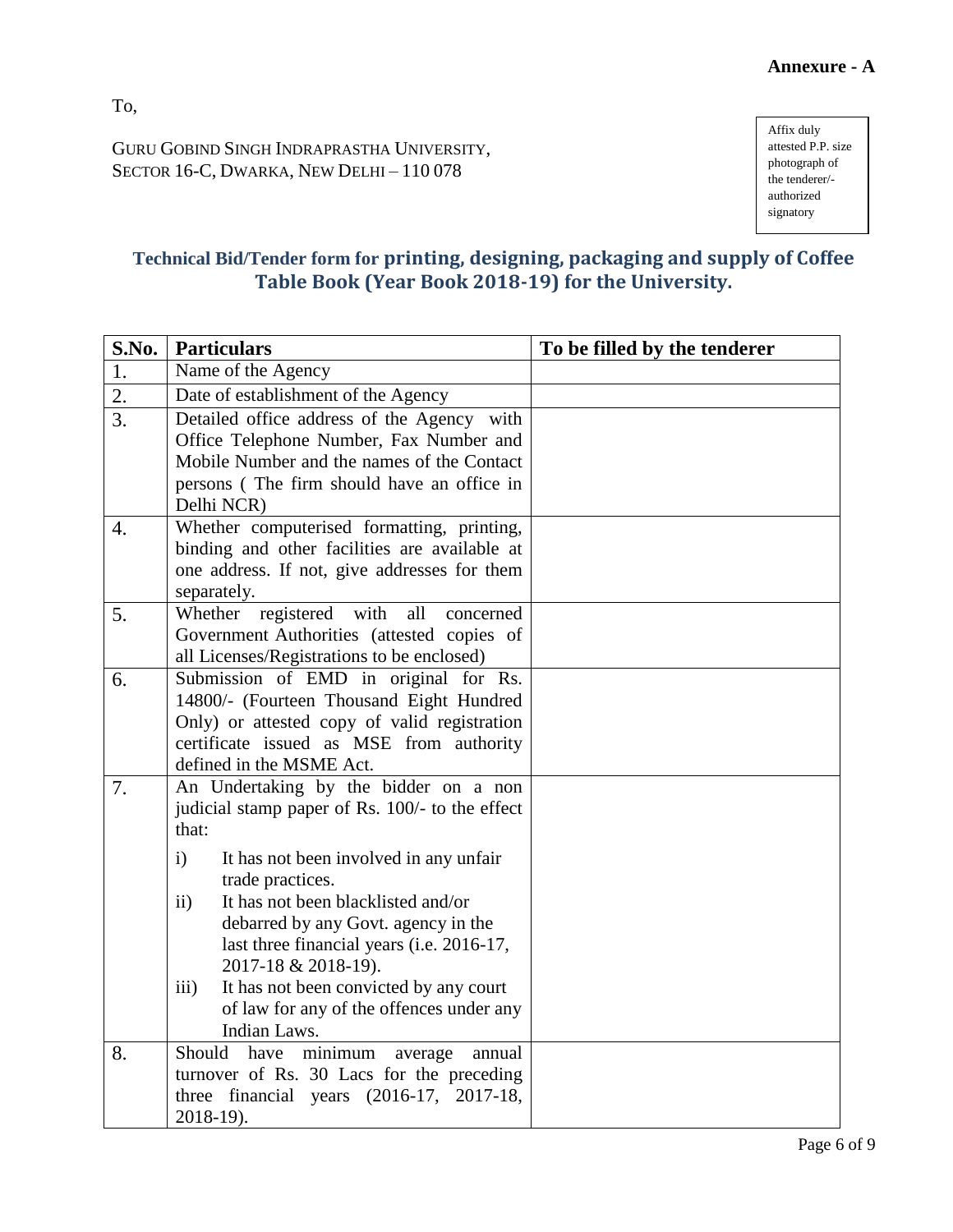|     | Note:-                                                                |  |
|-----|-----------------------------------------------------------------------|--|
|     | Copy of Annual Turnover to be submitted                               |  |
|     | duly certified by Chartered Accountant.                               |  |
| 9.  | Valid Registration no. of the Firm/company                            |  |
|     | (attach attested copy of the Certificate).                            |  |
| 10. | Valid PAN No. of the Company/firm (Attach                             |  |
|     | attested copy of the PANcard).                                        |  |
| 11. | Valid GST Registration no. (Attach attested                           |  |
|     | copy of the certificate).                                             |  |
| 12. | Valid work orders awarded by the Govt.,                               |  |
|     | PSU, Autonomous, Private, University etc                              |  |
|     | organisations to the intending bidders with                           |  |
|     | respect to similar work, in the last five years                       |  |
|     | along with successful completion certificate                          |  |
|     | from the respective clients:                                          |  |
|     | At least one similar work of completed<br>value of Rs. 5.92 Lacs each |  |
|     | <b>OR</b>                                                             |  |
|     | At least Two similar work of completed                                |  |
|     | value of Rs. 3.70 Lacs each                                           |  |
|     | <b>OR</b>                                                             |  |
|     | At least three similar work of completed                              |  |
|     | value of Rs. 2.96 Lacs each                                           |  |
| 13. | Income Tax returns for the last three financial                       |  |
|     | years (Attach attested copies).                                       |  |
| 14. | The bidder shall sign on all the statement,                           |  |
|     | documents, certificates uploaded by him,                              |  |
|     | responsibility<br>owning<br>their<br>for                              |  |
|     | correctness/authenticity.                                             |  |

I/We the undersigned being the tenderer as mentioned above, hereby apply to the University for printing, designing, packaging and supply of Coffee Table Book (Year Book 2018-19) as described above in accordance with the terms and conditions of the tender. I/We have read and understood the terms and conditions of the tender and hereby unequivocally accept the same.

The terms and conditions of the tender and the Notice Inviting e-Tender are also signed and being submitted with the tender Form

> (Signature of the Authorized Signatory) with Name and Seal)

Place:…………….

Date:………………

 Any correction in the application form should be fully signed by the authorized signatory of the tenderer.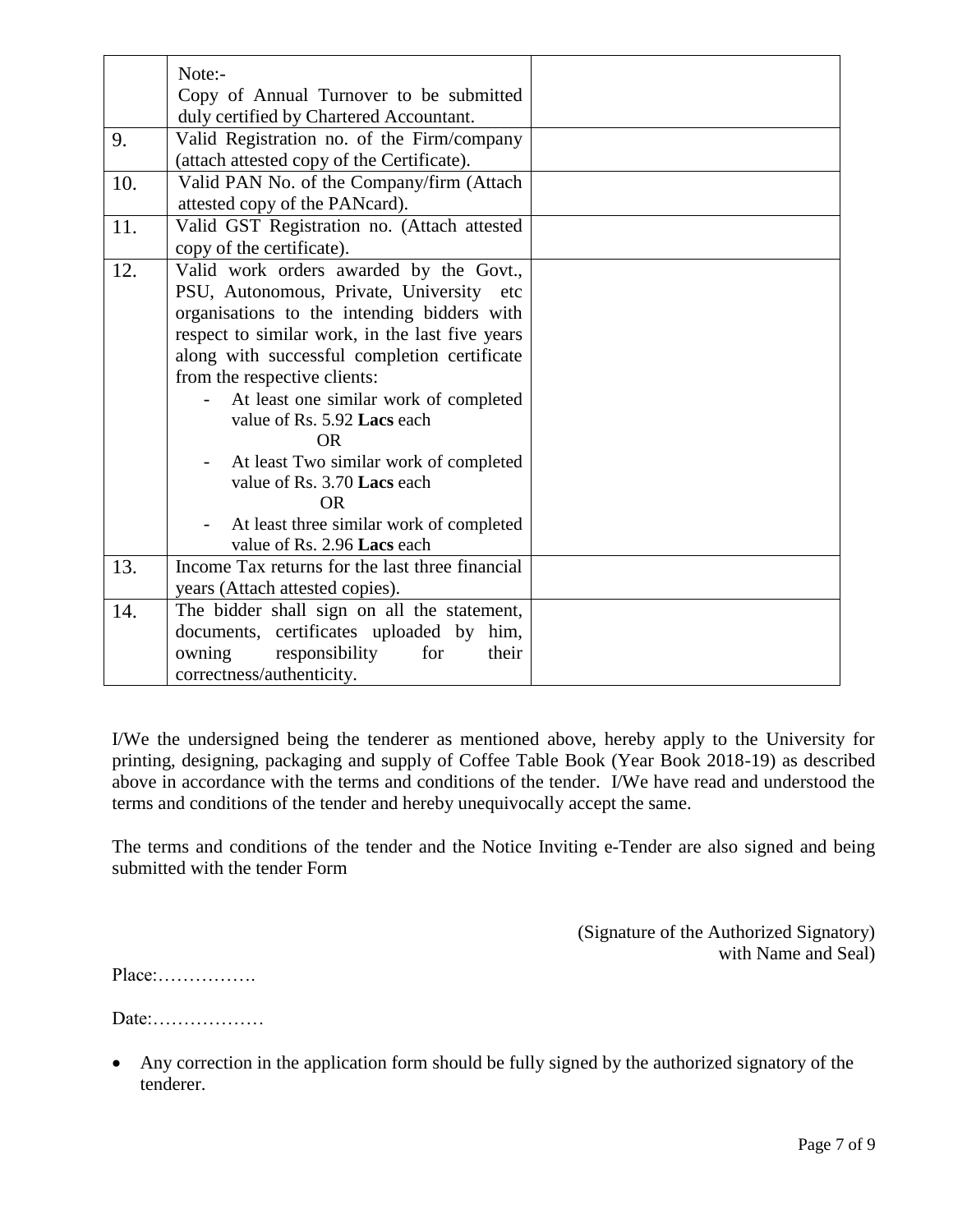- All pages of the tender application form should be fully signed by the authorized signatory of the tenderer.
- Strikeout item whichever is not applicable